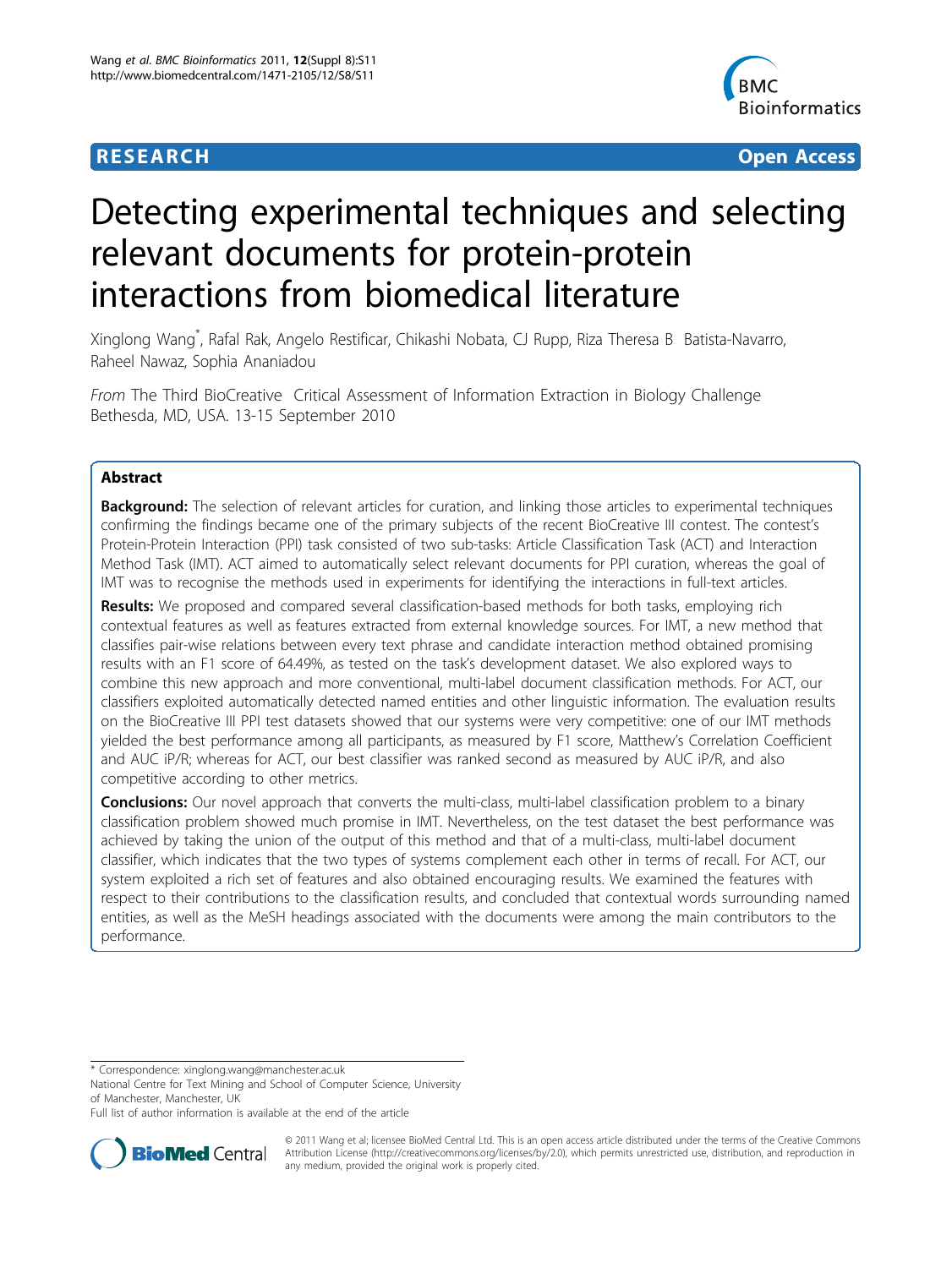## Background

In the domains of Biomedicine and Genomics, scientific discoveries and empirical knowledge are often buried in the vast amount of research publications, doctors' notes, and other forms of text. This poses a challenge to scientists and medical practioners in accurately and efficiently locating specific pieces of information. Addressing this need, text mining technologies have shown promise in helping to accelerate the organisation and curation of biomedical literature [[1-3](#page-11-0)].

Devoted to the evaluation of biomedical IE systems, BioCreative challenges (Critical Assessment of Information Extraction in Biology) [[4,5\]](#page-11-0) is a series of events that brings together computational linguists, computer scientists, and biomedical researchers to develop, test and exchange text mining ideas in the context of biomedical literature curation. The extraction of protein protein interactions (PPIs) has been one of the main topics in the BioCreative series of workshops.

Although techniques for mining PPIs have improved in recent years [\[4](#page-11-0)-[6](#page-11-0)], the need for associating evidence and attributes to PPIs so they could easily be processed and linked together, either by human users or automated systems, has yet to be sufficiently addressed. For example, experimental techniques applied for discovering PPIs, such as yeast two-hybrid screening and anti tag coimmunoprecipitation, are important for understanding the findings and for validating and reproducing the results. BioCreative II's Interaction Method Subtask (IMS) [[4](#page-11-0)] was designed to tackle this challenge. Two teams [[7](#page-11-0),[8](#page-11-0)] participated in the task and the best F1 score was reported at a level of 45%, obtained by matching the document text against a set of variants of the interaction method terms in the ontology provided.

Along similar goals established in BioCreative II, the BioCreative III Interaction Method Task (IMT) is particularly directed towards the development of automated systems that detect the techniques used in experiments to confirm a given PPI from full-text research articles. The permitted set of interaction methods comes from the PSI-MI ontology [\[9](#page-11-0)] and consists of a subset of 115 definitions of experimental techniques. In this task each article may be associated with zero or more methods. Therefore, the task can be cast as a multi-class, multilabel document classification problem. The interaction methods from PMI-MI are represented by their unique identifiers, henceforth referred to as MI IDs.

IMT bears some resemblance to an entity normalisation task (e.g., the gene normalisation tasks in the Bio-Creative challenges [[5,10,](#page-11-0)[11\]](#page-12-0)), in that for each given document, if the terms describing interaction methods were recognised and grounded to MI IDs, the task would be solved. Therefore, we also approached the task as term normalisation, using string similarity measures, and then training a model to filter out false positives.

The aim of the Article Classification Task (ACT) is to categorise documents as being relevant or irrelevant to PPI curation. ACT addresses a time-consuming but essential task in a typical manual curation work-flow: a curator spends a significant amount of time scanning through a paper to establish whether the document in question contains curatable PPIs. According to the task specification, only documents reporting PPIs are considered relevant, while those describing interactions between genes or other non-protein biological entities are not.

Tasks similar to ACT have attracted much research attention, most notably through Interaction Articles Subtask (IAS) in BioCreative II [[4](#page-11-0)] and ACT in BioCreative II.5 [[5](#page-11-0)]. Both abstracts and full-text papers were provided in BioCreative III's ACT, but only information from the abstracts were considered during evaluation. We cast ACT as a binary document classification task, and our strategy was to exploit a rich set of features including linguistic information and named entities that were automatically annotated using text mining systems.

## Results and discussion

## Data

The organisers of the challenge provided three datasets for each task, referred to as training, development, and test. The former two datasets were intended to be used in the process of developing the systems by the tasks' participants. Once the systems were ready, the participants were asked to submit the results on the test dataset, for which the annotation was (initially) unknown. Table 1 shows the distribution of articles in each dataset for each task. We used the PSI-MI ontology [[9\]](#page-11-0) provided by the European Bioinformatics Institute (EBI) for grounding experimental techniques to MI IDs.

#### Detecting interaction methods

We devised three distinct systems for IMT, two of which followed the more common multi-class, multilabel document classification framework, and the other one used a binary model to classify pairs of method names and text phrases. We experimented with two machine-learning paradigms, namely Logistic Regression (LR) and Support Vector Machines (SVM). SVM was

Table 1 Distribution of articles in the training, development, and test datasets

| Task | Training | Development | Test Scope                   |
|------|----------|-------------|------------------------------|
| IMT  | 2.035    | 587         | 305 full-text                |
| ACT  | 2.280    | 4.000       | 6.000 abstract and full-text |

Distribution of articles in the training, development, and test datasets provided by the BioCreative III organisers for each of the PPI tasks.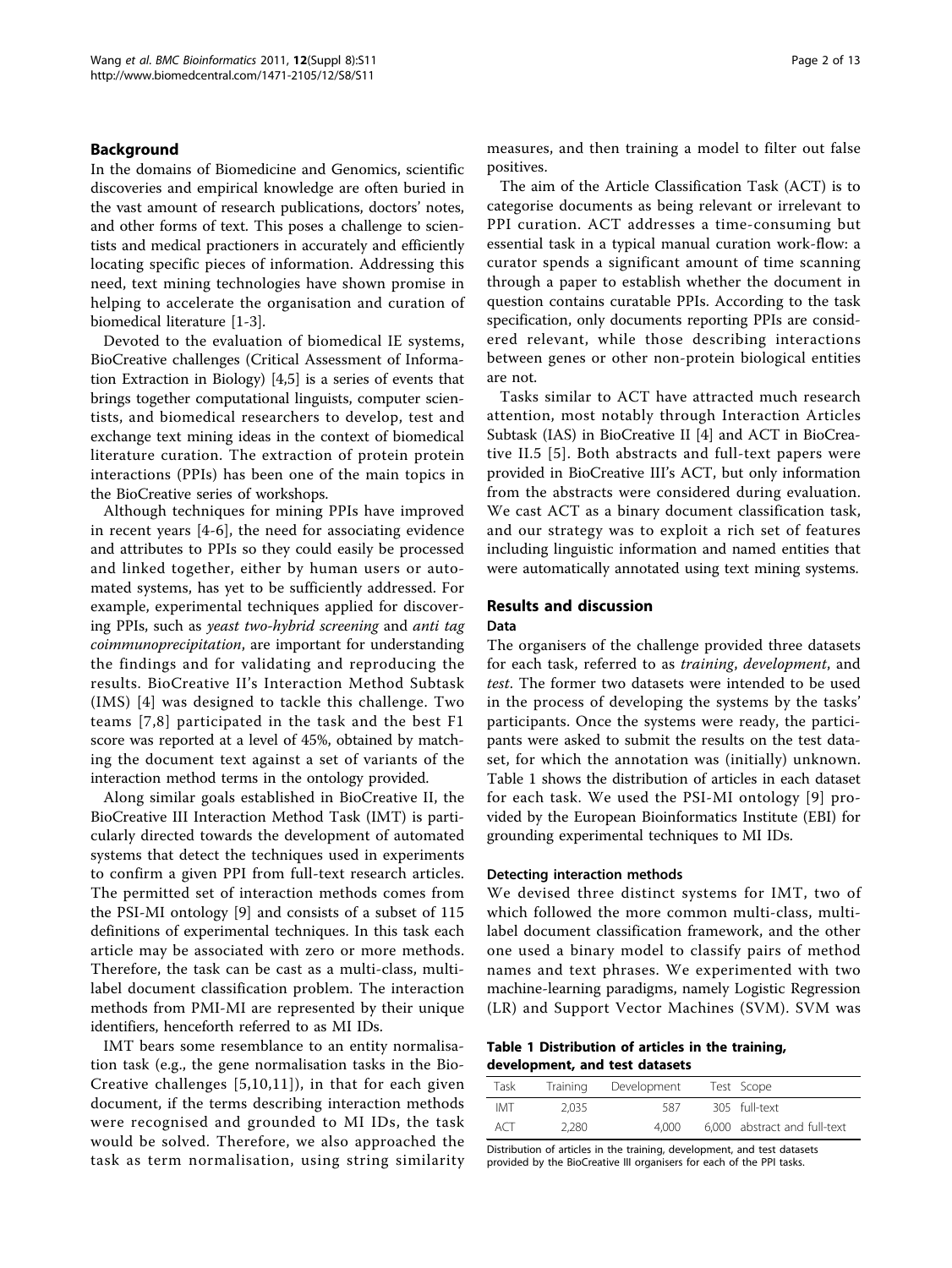<span id="page-2-0"></span>chosen because it has been shown to be superior to other commonly used machine learning methods for classification [[12\]](#page-12-0). Specifically, SVM demonstrated good performance on a range of tasks in biomedical text mining, including but not limited to, document classification [\[13](#page-12-0)], named entity recognition [[14\]](#page-12-0), named entity disambiguation [[15\]](#page-12-0), relation extraction [[6](#page-11-0)] and bioevent extraction [[16\]](#page-12-0).

LR is one of the most widely-used probabilistic modeling techniques in the field of natural language processing and has also been shown to be effective in handling large-scale classification problems [\[17](#page-12-0),[18\]](#page-12-0). The applications range from simple classification tasks such as text categorisation [[19\]](#page-12-0) to more complex structured prediction tasks such as part-of-speech (POS) tagging [\[20](#page-12-0)] and named entity recognition [\[21](#page-12-0)]. LR models produce probabilistic output, which allows the information on the confidence of the decision to be used by subsequent components in the text processing pipeline, and this is an advantage over other discriminative machine learning models such as SVM.

In our experiments, both SVM and LR were used in the multi-class, multi-label classification scenario, whereas the binary model utilised SVM only. We refer to the three models as  $m$ -LR,  $m$ -SVM, and  $b$ -SVM, respectively, and we elaborate on these systems in Section Methods.

We performed cross-validation experiments on the training dataset, based on which the best models were selected and further tested on the development dataset. For each document, we also took the union and the intersection of sets of MI IDs obtained from the aforementioned approaches. The results are shown in Table 2. As expected, the union of results improved recall and the intersection improved precision. Based on the results, we chose to submit the systems marked with asterisks (\*), for which we trained models on the combined training and development datasets, and then applied the models on the test dataset.

|  |  |  |  |  |  |  | Table 2 IMT results on the development dataset |  |
|--|--|--|--|--|--|--|------------------------------------------------|--|
|--|--|--|--|--|--|--|------------------------------------------------|--|

| System                          | Precision |       | Recall F1 score AUC iP/R |       |
|---------------------------------|-----------|-------|--------------------------|-------|
| $m-1 R$                         | 41.36     | 53.81 | 46.37                    | 22.85 |
| m-SVM                           | 72.12     | 51.31 | 59.96                    | 39.05 |
| $b-SVM$ (*)                     | 68.35     | 61.05 | 64.49                    | 42.02 |
| union(m-SVM,b-SVM) (*)          | 65.62     | 63.11 | 64.33                    | 44.98 |
| union(m-LR,b-SVM)               | 42.33     | 64.36 | 50.73                    | 27.76 |
| union(m-LR,m-SVM)               | 41.39     | 54.01 | 46.46                    | 22.94 |
| intersect(m-LR,b-SVM) (*)       | 75.24     | 54.96 | 63.52                    | 44.02 |
| intersect(m-LR,m-SVM,b-SVM) (*) | 78.22     | 50.17 | 61.13                    | 40.92 |
|                                 |           |       |                          |       |

Macro-averaged results on the IMT development dataset with 10 best models selected by cross-validation on the training data (%). m-LR – multi-label Logistic Regression; m-SVM – multi-label Support Vector Machines; b-SVM – binary Support Vector Machines. Asterisks (\*) denote systems that were submitted to the challenge.

Table 3 shows the results on the test dataset. To our surprise, the scores obtained on the test dataset were inconsistent with those on the development dataset. For example, m-LR and m-SVM outperformed b-SVM by nearly 5% points in F1 score. Another observation is that the union systems that join individual system outputs have performed consistently well. In particular, combining results from m-LR or m-SVM with those from b-SVM yielded the best results.

To investigate whether there was an overfitting problem, we plotted learning curves for the better performing systems as tested on the development data: m-SVM, b-SVM, and the union and the intersection of the two systems. Figure [1](#page-3-0) consists of 4 graphs, each plotting learning curves of the 4 systems using the following evaluation metrics: precision, recall, F1 score and AUC iP/ R. Each system was trained on increasing amounts of data, randomly taking 20%, 40%, 60%, 80%, and finally the entire set of the training data; whereas the performance was recorded on the development dataset. As shown in the figure, the system that takes the union of the results obtained from b-SVM and m-SVM excels in most of the cases. Also, according to all measures except recall, performances went up as the size of training data increased, indicating overfitting did not occur on the training and development datasets.

However, the performance decreased when the models were trained on the combined training and development datasets, and tested on the test dataset. Alongside the above analysis, it suggests that the distributions of MI IDs are likely to be similar between the training and development datasets, but different between the training and test datasets. Figure [2](#page-3-0) shows the histograms of the 15 most frequent MI IDs as found in the training dataset, together with their corresponding frequencies in the development and test datasets. The figure reveals that, in the training and development datasets, the 4 most frequently occurring MI IDs and their order are

| Table 3 IMT results on the test dataset |  |  |  |  |  |  |
|-----------------------------------------|--|--|--|--|--|--|
|-----------------------------------------|--|--|--|--|--|--|

| System                          | Precision |       |       | Recall F1 score AUC iP/R |
|---------------------------------|-----------|-------|-------|--------------------------|
| $m-1 R$                         | 58.37     | 55.80 | 57.06 | 34.96                    |
| m-SVM                           | 62.33     | 48.94 | 54.83 | 33.18                    |
| $b-SVM$ $(*)$                   | 52.56     | 52.45 | 52.50 | 28.45                    |
| union(m-SVM,b-SVM) (*)          | 53.21     | 59.61 | 56.23 | 35.85                    |
| union(m-LR,b-SVM)               | 52.51     | 64.67 | 57.96 | 39.06                    |
| union(m-LR,m-SVM)               | 57.43     | 56.18 | 56.80 | 35.26                    |
| intersect(m-LR,b-SVM) (*)       | 64.06     | 44.01 | 52.17 | 29.47                    |
| intersect(m-LR,m-SVM,b-SVM) (*) | 64.86     | 4442  | 52.73 | 30.52                    |
|                                 |           |       |       |                          |

Results on the IMT test dataset (%). The models were trained on the combined training and development datasets. m-LR – multi-label Logistic Regression; m-SVM – multi-label Support Vector Machines; b-SVM – binary Support Vector Machines. Asterisks (\*) denote systems that were submitted to the challenge.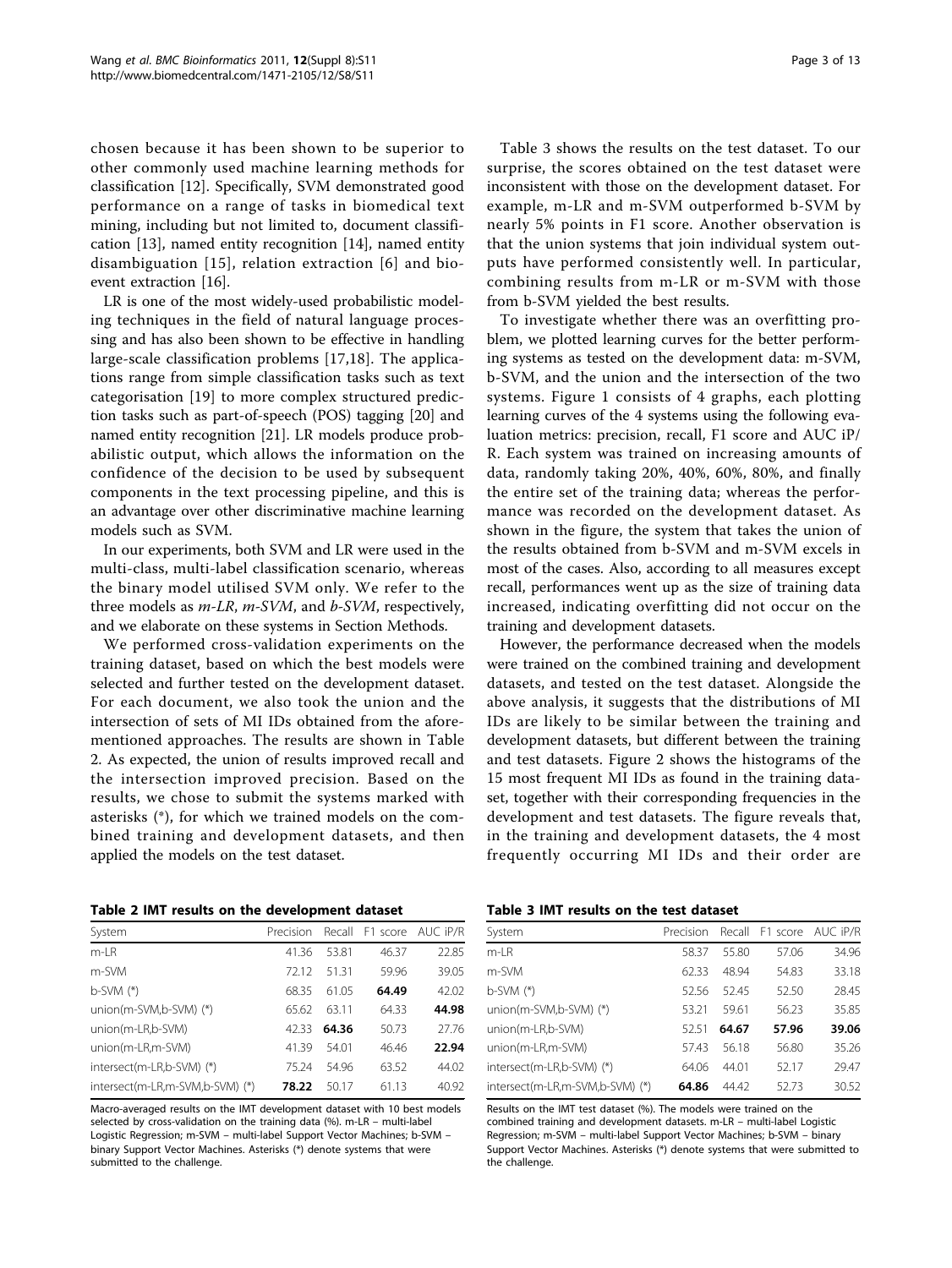<span id="page-3-0"></span>

identical, which in both datasets account for over 50% of all occurrences of MI IDs. In the test dataset, on the other hand, the frequencies of these IDs are distributed differently. As a consequence, it was likely that b-SVM was overfitted to the training and development datasets.

Indeed, the different class distribution affects b-SVM more than m-SVM and m-LR, because some features used by b-SVM are tuned to the distributions of the MI IDs in the training data, e.g., the features that map the frequent MI IDs and their MeSH equivalents. In

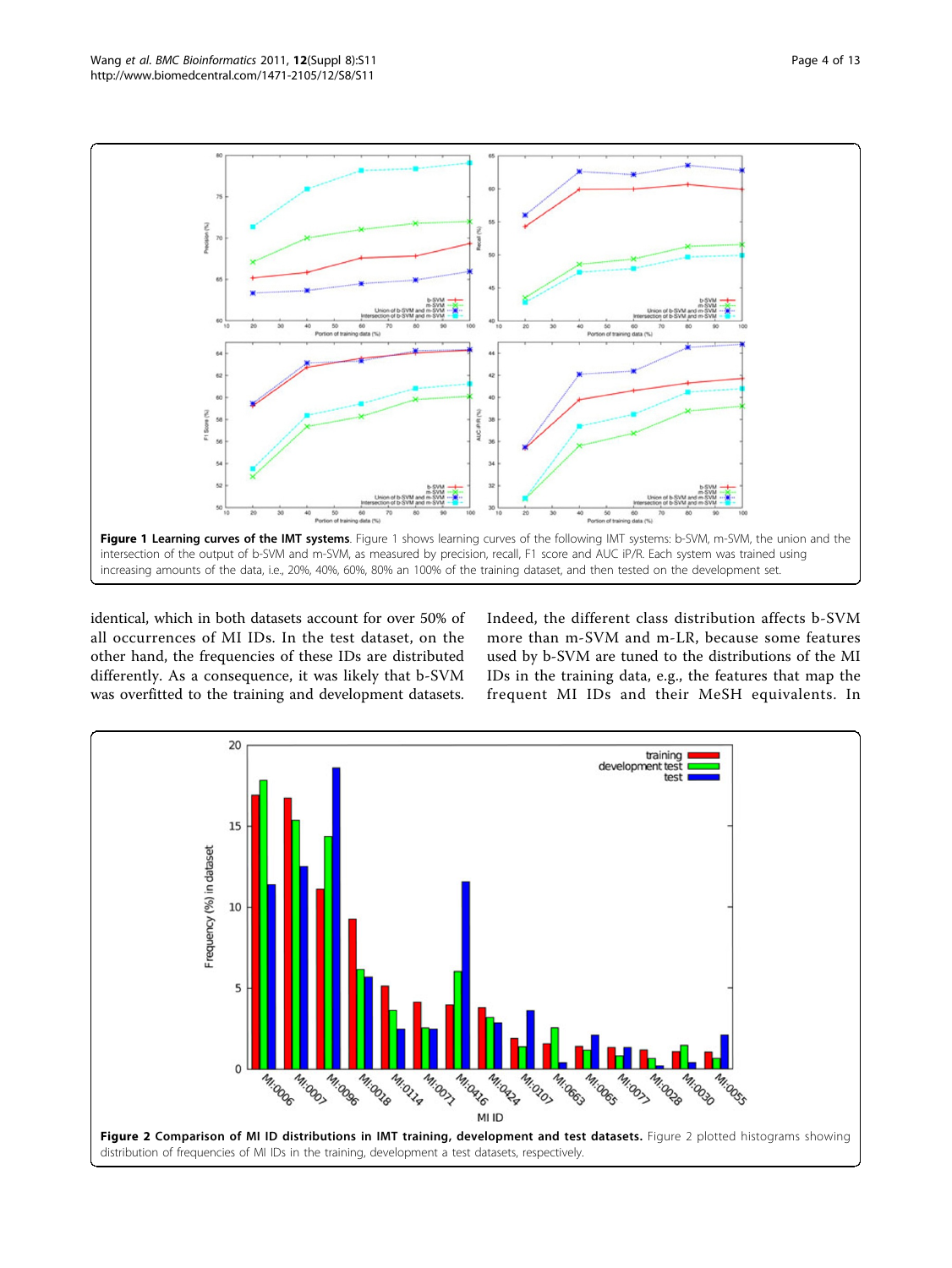<span id="page-4-0"></span>summary, under the current experiment settings, the multi-classification approaches showed better adaptability to a diverse range of datasets, while b-SVM needs to minimise its dependence on training data by feature engineering or algorithm tuning, in order to achieve better portability.

To gain insight on how the systems could possibly be improved in the future, we performed manual error analysis following the steps listed below:

1. Based on the performance results on the development set, a set of most frequently occurring MI IDs for which all systems produced incorrect predictions was extracted. This step showed that all systems performed poorly for the following MI IDs: MI:0028, MI:0030, MI:0071, MI:0416 and MI:0663.

2. Focusing on, but not limiting to, the list of MI IDs from the first step, we randomly selected 20 document - MI ID pairs from the list of incorrect predictions (accounting for both false negatives and false positives). We analysed the corresponding full-text articles and gold standard annotations, manually looking for information which could have been missed (in the case of false negatives) or wrongly interpreted (in the case of false positives) by our systems.

Our findings showed that the errors can be attributed to: 1) more challenging aspects of the problem which our systems have not addressed yet; and 2) some inconsistent annotations in the training and development sets.

Most of the false positives resulted from recognising mentions of method names which occurred in the text but not in the description of how a protein interaction was established. For example, some authors, in describing their failed attempts to detect protein interactions, mention the methods they have used. This resulted in a number of false positives, as the task requires that only methods which support an established interaction are to be considered. This implies that it is necessary for a system to consider only mentions of methods in the context of an established protein interactions which, in turn, suggests that perhaps protein interactions need to be extracted beforehand.

On the other hand, several inconsistent annotations were found both in the training and development datasets. For example, the documents with PMIDs 16339921, 16456538, 16467851 and 16478466 which describe "confocal microscopy" were not annotated with MI:0663 (confocal microscopy). Having been trained on such data, the systems may have failed to learn the association between the concept and the documents which describe it. This possibly resulted in the poor recall on the development set with respect to a few MI IDs such as MI:0663.

In addition, while the annotation guidelines seem to specify that the most specific possible MI concept should be assigned to a document, we observed that it was not always the case. For instance, the document PMID 19804757 had been annotated with only MI:0004 (affinity chromatography); a review of the article, however, reveals that the methodology used in detecting the protein interactions is "anti tag coimmunoprecipitation" which is an indirect subtype of *affinity chromatography* in the PSI-MI ontology. We also found that some documents contain incorrect annotations. For example, the document PMID 19411070 was annotated with MI:0416 (fluorescence microscopy) even though this method was not mentioned in the main text, but only in the supplementary material which was not included in the provided data set. In conclusion, although we were unable to systematically measure how much the annotation errors affected the systems' results, we can speculate that an improvement to annotation consistency would result in better and more reliable models.

#### Selecting articles relevant to PPI curation

For ACT, we experimented with both SVM and LR, as well as different types of MeSH information used as features. The first type of MeSH feature was based purely on the unique identifier of a MeSH term (MeSH ID), whereas the second one was based on a more elaborate, tree-structure representation. In the course of experiments we eventually focused on three distinct systems: two based on SVM and one based on LR. The detailed description of the systems is provided in Section Methods.

The performance of the three systems tested on the test dataset is given in Table 4; while Table [5](#page-5-0) shows 10 fold cross-validation results on the combined training and development datasets.

The cross validation experiment results formed the basis for choosing models for testing, and the experiment was carried out on the combined set because the number of training instances for ACT was much smaller than the corresponding development set (2,280 vs. 4,000 abstracts), and joining the two datasets for cross validation resulted in a larger amount of training data, leading

Table 4 ACT results on the test dataset

| System                      | - F1<br>score |       | Specificity Sensitivity Accuracy Matthews |       | Coef   | <b>AUC</b><br>iP/R |
|-----------------------------|---------------|-------|-------------------------------------------|-------|--------|--------------------|
| SVM <sub>MeSH</sub><br>ID   | 57.44         | 96.03 | 49.23                                     | 88.93 | 52.237 | 49.26              |
| SVM <sub>MeSH</sub><br>Tree | 59.01         | 94.97 | 53.63                                     | 88.70 | 52.890 | 51.65              |
| $LR_{MeSH}$ id 59.64        |               | 93.93 | 56.92                                     | 88.32 | 52.914 | 65.24              |

Results on the ACT test dataset (%). SVM<sub>MeSH ID</sub> – SVM with MeSH identifiers; SVM<sub>MeSH Tree</sub> - SVM with MeSH tree structure; LR - LR with MeSH identifiers.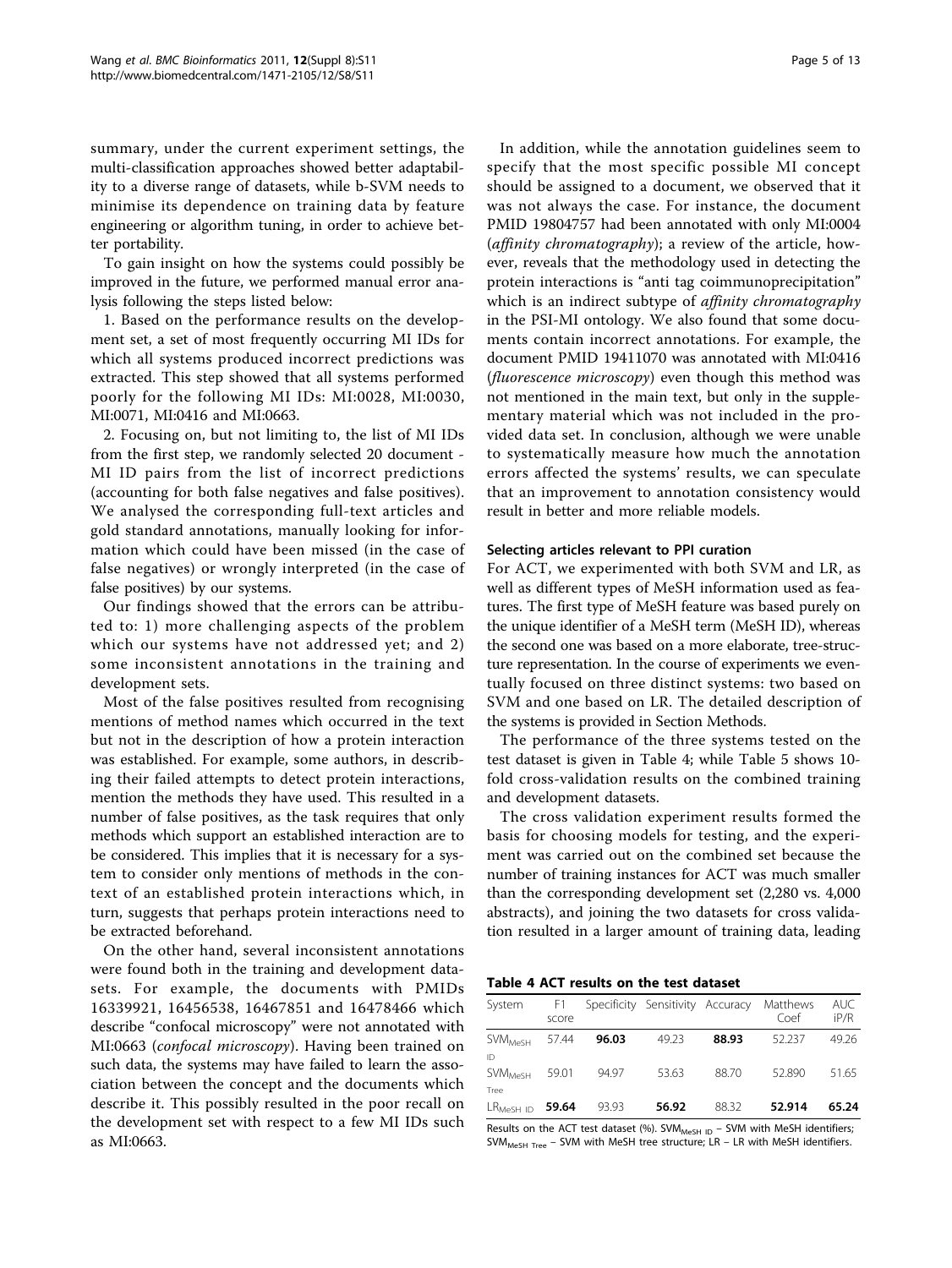| System                            | score | Specificity | Sensitivity | Accuracy | Matthews Coef | AUC iP/R |
|-----------------------------------|-------|-------------|-------------|----------|---------------|----------|
| SVM <sub>MeSH</sub> <sub>ID</sub> | 75.87 | 94.26       | 69.70       | 87.13    | 67.68         | 75.11    |
| SVM <sub>MeSH</sub> Tree          | 77.01 | 94.48       | 71.08       | 87.69    | 69.14         | 76.22    |
| LR <sub>MeSH ID</sub>             | 76.78 | 93.49       | 72.23       | 87.33    | 68.37         | 82.89    |
| SVM <sub>MeSH ID&amp;Tree</sub>   | 76.90 | 94.48       | 70.91       | 87.64    | 69.01         | 76.20    |

<span id="page-5-0"></span>Table 5 ACT 10-fold cross-validation results on the training and development datasets

The 10-fold cross-validation results for ACT on the training and development datasets (%). SVM<sub>MeSH ID</sub> – SVM with MeSH identifiers; SVM<sub>MeSH Tree</sub> – SVM with MeSH tree structure; LR - LR with MeSH identifiers; SVM<sub>MeSH ID&Tree</sub> - SVM with both MeSH identifiers and tree structure.

to better classification models. Table 5 shows that the LR system obtained better results as measured by AUC iP/R than the SVM ones, which indicates that LR produced better ranking than SVM. In addition, comparing tables [4](#page-4-0) and 5, the results are lower on the test dataset than on the combined, cross-validated training and development datasets. One reason may be the difference in the ratios of the amounts of training and test datasets used: in the 10-fold cross-validation experiments (See Table 5), the size of the training data was 9 times more than that of the test data; whereas in the other set of experiments (See Table [4\)](#page-4-0), the two datasets were of similar size (6,280 vs. 6,000 abstracts). As using a larger amount of test data tends to produce more stably estimated performance, Table [4](#page-4-0) reveals that the models prepared using the combined training and development datasets are still not satisfactory in providing good coverage.

Table 5 also provides evidence on which MeSH information is more useful in classifying documents relevant to protein interactions. It appears that the system employing MeSH tree structure (i.e.,  $\text{SVM}_{\text{MeSH}}$  $T_{\text{tree}}$ ) yielded better results than the one using MeSH IDs. This is due to the fact that MeSH tree-structure representation had the capability to generalise over MeSH categories, and was therefore able to alleviate data sparseness problem of MeSH. When both MeSH IDs and MeSH structure were used  $(SVM_{MeSH})$  $ID&Tree$ in Table 5), the results were slightly worse than those with MeSH structure only. Table 6 shows the evaluation results when only the training dataset was employed for training and the development set for testing. As expected, the evaluation results were

Table 6 ACT results on the development dataset

| System                      | score | F1 Specificity Sensitivity Accuracy |       |       | Matthews<br>Coef | <b>AUC</b><br>iP/R |
|-----------------------------|-------|-------------------------------------|-------|-------|------------------|--------------------|
| SVM <sub>MeSH</sub><br>ID   | 14.05 | 96.62                               | 8.80  | 81.65 | 10.05            | 20.75              |
| SVM <sub>MeSH</sub><br>Tree | 15.68 | 96.11                               | 10.12 | 81.45 | 10.80            | 21.04              |
| $LR_{MeSH}$ id              | 27.01 | 61.09                               | 45.16 | 58.38 | 4.80             | 19.16              |

Results on the ACT development dataset with models trained on the training dataset (%). SVM<sub>MeSH ID</sub> – SVM with MeSH identifiers; SVM<sub>MeSH Tree</sub> – SVM with MeSH tree structure; LR – LR with MeSH identifiers.

much worse than the cross-validation results shown in Table 5.

Similarly to IMT, we also conducted an experiment to see how the size of training data affects the models, the results of which are shown in Figure [3](#page-6-0). The size of the data was gradually increased from 10% to 100%, where data at each percentage mark was randomly selected from the combined training and development datasets. We then performed 10-fold cross validations on the selected data. The figure shows that the performance of the SVM system was rather indifferent to the size of data used to train the model. The LR system requires more training data as the curve is steep up to the 30% mark in F1 score, and then the slope gradually decreases as the size of data increases.

#### Conclusions

We compared several approaches to the BioCreative III IMT and ACT tasks. For IMT, we proposed a new method that first searches for candidate interaction method text strings in documents, and then classifies pair-wise relations between the candidates and their matching interaction method names, as defined in PSI-MI. This method utilises a rich set of features extracted from the candidates' surrounding context, together with the definitions and synonyms in PSI-MI. Evaluation results on the development dataset show that, overall, this method is promising and outperforms the more conventional multi-label document classification using the "one-vs-all" strategy. However, its superiority was not confirmed on the test dataset, and the variance indicates that the model may be overfitted to the training and development data. We also tested simple ensemble systems using heuristic rules of union and intersection to combine methods, and achieved very good overall performance on both test datasets, which provided evidence that the systems complement each other.

For ACT, we tested LR and SVM classifiers exploiting a rich set of features obtained by linguistic processing and automatic recognition of a wide range of biomedical named entities. A series of feature-knockout experiments (See Section Methods) showed that the discriminative power is drawn mainly from contextual words surrounding automatically recognized named entities, as well as MeSH.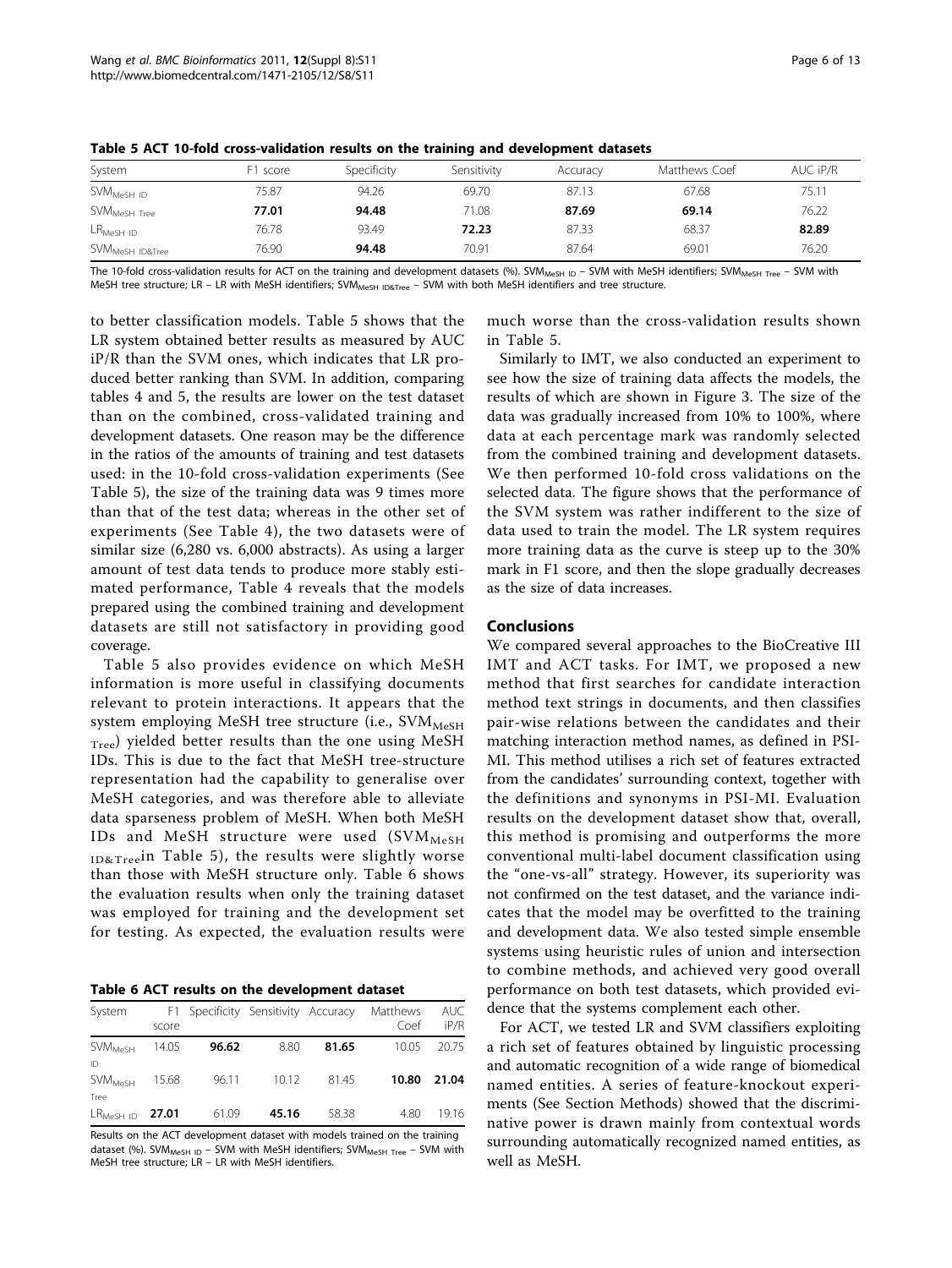<span id="page-6-0"></span>

#### Methods

#### Document pre-processing

The organisers of the challenge provided the full-text articles in various formats, of which we used the PDFconverted plain text format. Unfortunately, the quality of the text was not satisfactory, but we did not find a quick solution to address this issue. Nevertheless, we normalised typographic ligatures, Unicode punctuation, such as different white spaces, dashes, single and double quotes, and also removed control characters. By contrast, the ACT documents (abstracts only) were of good quality, and therefore we did not apply the above textcleaning procedures.

Both the IMT and ACT documents were pre-processed using a number of linguistic processors [[2\]](#page-11-0), including tokenisation, lemmatisation, part-of-speech tagging and chunking, and were also processed with a named entity recogniser (NER). We used an in-house NER, which is also employed in our semantic search engine Kleio [[22\]](#page-12-0), based on the method described in [[23\]](#page-12-0). The NER consists of two components: the first finds entity candidates by searching a dictionary; and if a manually annotated corpus is available, the second component trains a conditional-random-fields model on the JNLPBA dataset [[24](#page-12-0)], which in turn is used to tag unseen text. We applied both components for annotating genes and proteins, and only the first for annotating the following types of entities: metabolites, organs, drugs, bacteria, diseases, symptoms, diagnostic/ therapeutic procedures and phenomena. Please refer to [[25](#page-12-0)] for more details regarding the NER. Text descriptions of the methods from the PSI-MI ontology were pre-processed using the same linguistic pipeline, but without named entity recognition. Together with MI names and synonyms, the key words in the text descriptions are good indicators of the occurrence of their corresponding MI IDs, and therefore they were used as features in the b-SVM method, as described later in this section.

Additionally, for each IMT and ACT document, we retrieved its MeSH entries and other associated information from the MeSH ontology [\[26](#page-12-0)]. The MeSH information of interest includes terms' names and identifiers, in both their atomic and hierarchically ordered form (i.e., tree ID), with the latter more closely representing the underlying structure of MeSH ontology. This information was used as a feature in training machine-learning models.

For IMT, we also manually constructed a mapping from the 10 most frequent MI IDs (as found in the training data), to their corresponding MeSH terms. MeSH and the PSI-MI ontology differ significantly in terms of scope, generality and organisation. However there is an overlap between the two hierarchies. For example, MeSH has a branch (E05: Investigative Techniques), which is similar to our branch of interest (MI001: interaction detection method) in the PSI-MI hierarchy. Having observed this overlap, we decided to use the relevant information from MeSH as an additional source for the IMT task.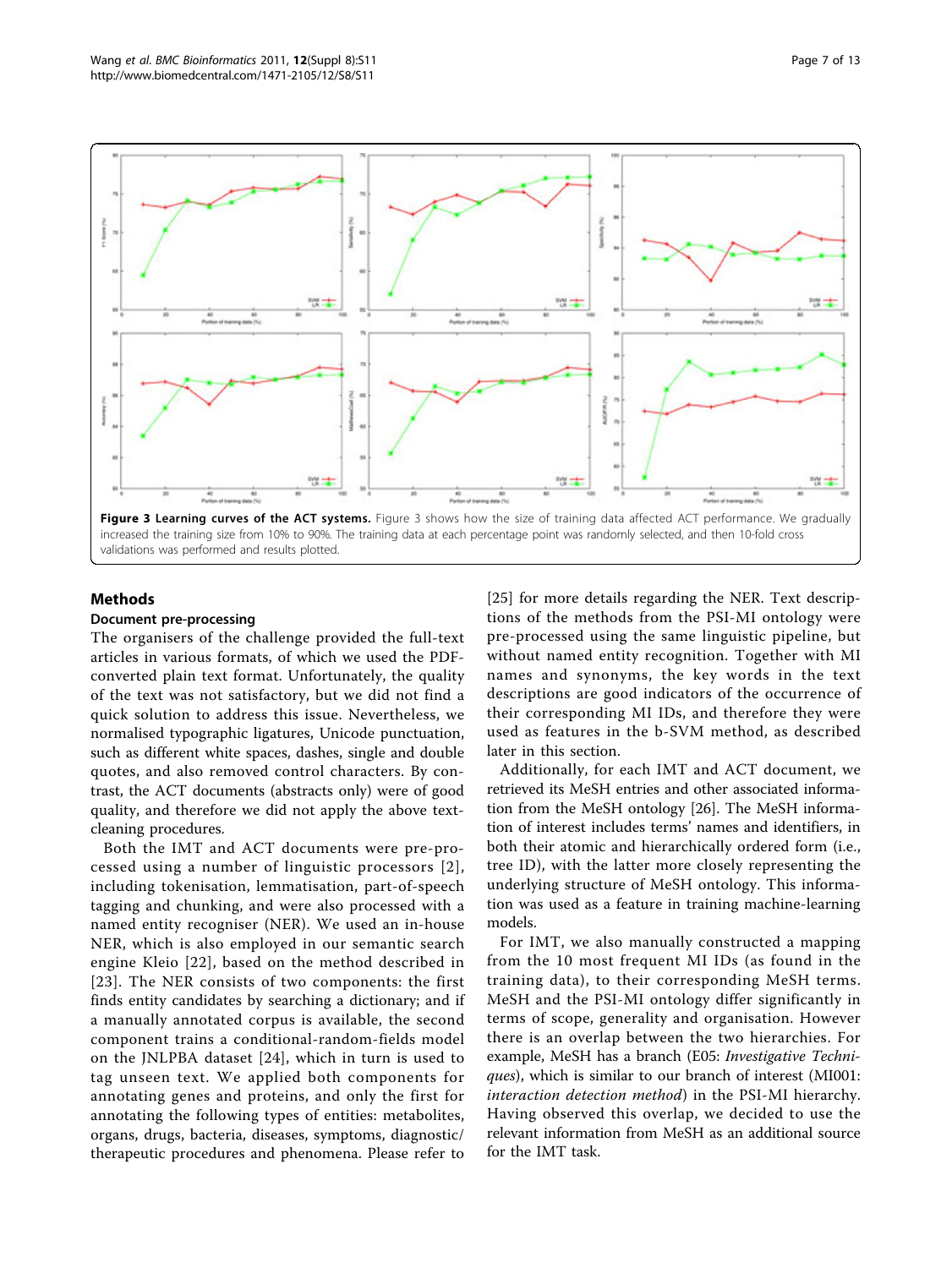Mapping between PSI-MI and MeSH was done manually. We first identified the most frequent PSI-MI terms in the training dataset, and then tried to find their equivalent terms in MeSH. We used the MeSH Browser [[26\]](#page-12-0) for searching and browsing through the MeSH ontology, and we followed a simple sequence of steps to find a MeSH equivalent for a given PSI-MI term:

1. Search the MeSH ontology for an exact match for the given MI term. If a match is not found, move to step 2.

2. For each given synonym of the MI term, try to find an exact match in the MeSH ontology. If no matches are found, move to step 3

3. Search the MeSH ontology for an approximate match for the given MI term. If a match is not found, move to step 4. We only considered two types of approximate matches:

• Partial Matches: where one term contains fragments of the other term. For example, the MeSH term Molecular Sieve Chromatography (E05.196.181.400.250 ) contains two fragments of the PSI-MI term Molecular Sieving (MI:0071).

• Hyphenated/Unhyphenated Variants: where a hyphenated or unhyphenated variant of the PSI-MI term is present in the MeSH ontology. For example, the PSI-MI term coimmunoprecipitation (MI:0019) has a hyphenated variant Co-Immunoprecipitation (E05.196.150.639 ) present in the MeSH ontology.

4. For each given synonym of the MI term, try to find an approximate match in the MeSH ontology.

In cases where we failed to find a match for the given MI term, we tried to find a match for the parent term. Table 7 shows the manually built mapping.

## Approaches to interaction method detection

IMT is a multi-class, multi-label classification problem and all three of our systems, i.e., m-LR, m-SVM, and bSVM, approach IMT by training binary classifiers. m-LR and m-SVM use different machine learning techniques (i.e., LR and SVM) to fit the models but use the same set of features. Both m-LR and m-SVM use the one-vsall scheme with thresholding, where models that output a value greater than a threshold determine the labels to be assigned to a given document. b-SVM also uses SVM to fit the models, but compared to m-LR and m-SVM, it exploits a different feature set, and more importantly, poses the multi-class, multi-label classification problem differently: instead of fitting multiple binary classification models as m-LR and m-SVM do, it only fits one binary classification model from the training data.

Classifying pairs of text chunks and method names for IMT The b-SVM system extracts every text chunk in a fulltext document and collects the chunks that are approximately similar to an interaction method name or synonym in the PSI-MI ontology, where the strength of similarity is determined by a string similarity measure. This technique was borrowed from the name matching tasks [[27](#page-12-0)] and was also adopted by some teams [[28,29](#page-12-0)] participating in the previous BioCreative gene normalisation tasks. The intuition was that if a text chunk looks similar to an PSI-MI name (e.g., "pull down" vs. "pulldown"), they are likely to refer to the same concept. In our work, the text chunks were noun phrases (NP) and verb phrases (VP) tagged by an in-house text chunker [[2\]](#page-11-0). In total, nearly 1 million chunks were collected from the 2,035 full-text articles in the training dataset, which gave an average of 486 chunks per document. Each chunk was then coupled with a PSI-MI name or its synonym to form a pair. The names and synonyms were extracted from the list of allowed MI IDs supplied by the task organisers.

A number of string similarity measures could be used for this task. We chose SoftTFIDF [[27](#page-12-0)] based on our previous work and experience [[28,29](#page-12-0)]. SoftTFIDF is

Table 7 Mapping between MI IDs and MeSH terms

| Rank           | MI ID   | MI name                         | MeSH ID             | MeSH term                      |
|----------------|---------|---------------------------------|---------------------|--------------------------------|
|                | MI:0007 | anti tag coimmunoprecipitation  | E05.196.150.639     | Co-Immunoprecipitation         |
| $\mathcal{D}$  | MI:0006 | anti bait coimmunoprecipitation | E05.196.150.639     | Co-Immunoprecipitation         |
| 3              | MI:0096 | pull down                       | E05.196.181.400.170 | Affinity Chromatography        |
| $\overline{4}$ | MI:0018 | two hybrid                      | E05.393.220.870     | Two-hybrid System Techniques   |
|                | M:0114  | X-ray crystallography           | E05.196.309.742.225 | X-Ray Crystallography          |
| 6              | MI:0071 | Molecular Sieving               | E05.196.181.400.250 | Molecular Sieve Chromatography |
|                | MI:0416 | Fluorescence Microscopy         | E01.370.350.515.458 | Fluorescence Microscopy        |
| 8              | MI:0424 | Protein Kinase Assay            | E05.196.630.570.700 | Protein Array Analysis         |
| 9              | MI:0107 | Surface Plasmon Resonance       | E05.196.890         | Surface Plasmon Resonance      |
| 10             | MI:0663 | Confocal Microscopy             | E01.370.350.515.395 | Confocal Microscopy            |

The manually constructed mapping between interaction methods from the PSI-MI ontology and MeSH terms, ranked by occurrence frequency in the training data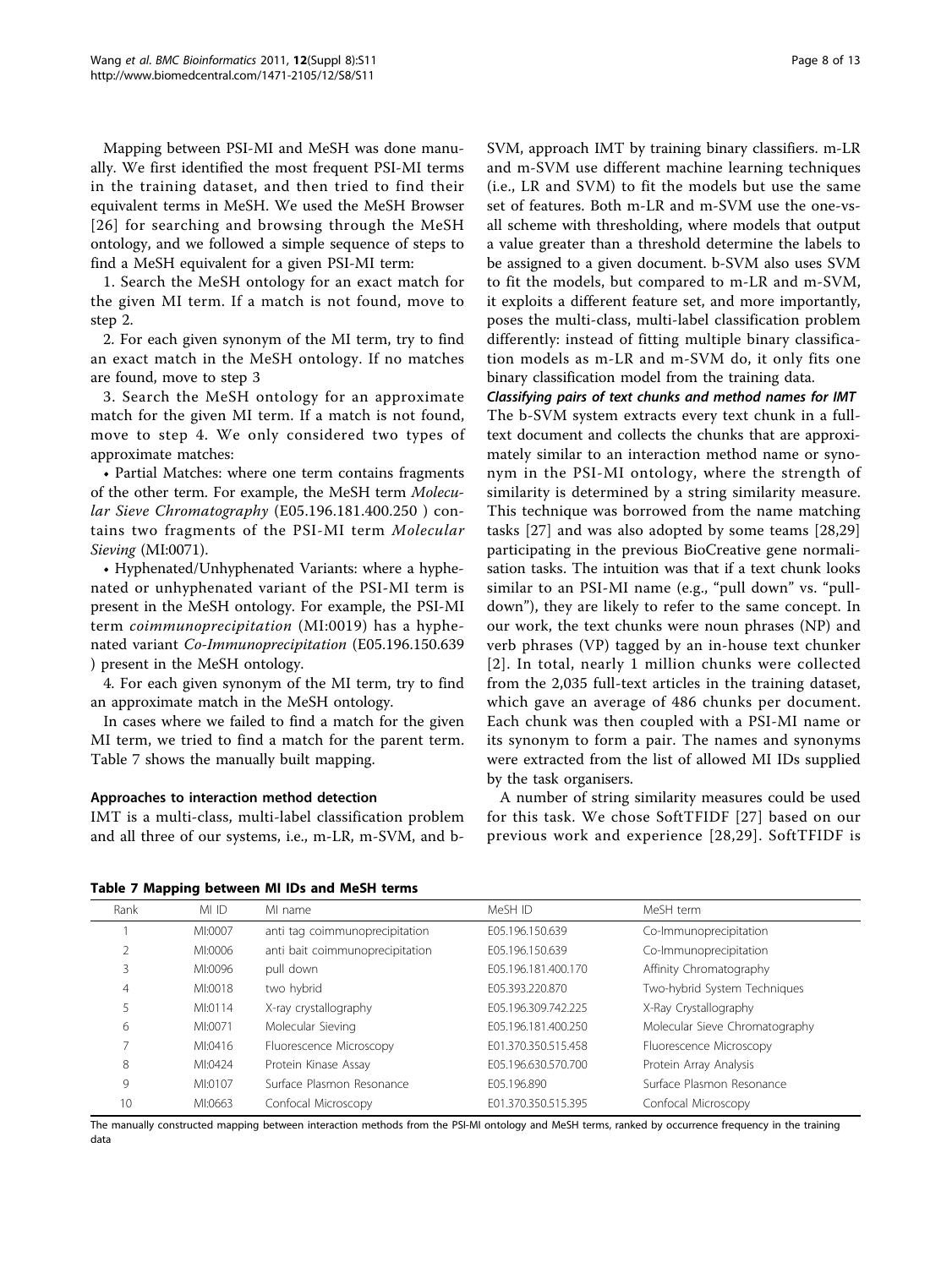similar to the widely known TFIDF, except that when calculating term frequency and inverse document frequency, similar tokens are considered as well as the tokens in the two strings. The secondary similarity function we used was JaroWinkler [[30\]](#page-12-0), with threshold 0.85. This way, if the text chunk and PSI-MI name in a pair had a SoftTFIDF similarity score above 0.50, the pair was kept for further classification, where both thresholds were determined by cross-validation tests using the training data. The classification step was necessary because the similarity of two strings does not guarantee they refer to the same concept. For example, strings "fax" and "fac" (MI:0054) are similar according to Soft-TFIDF but they refer to separate concepts in this context. Consequently, such false positives need to be filtered out on the basis of the surrounding context of the text chunk and the properties of the MI ID.

After such pairs were collected, each pair was classified as positive, indicating that the text chunk in question entails the corresponding interaction method, or negative, otherwise. All MI IDs appearing in the positive pairs were then assigned to the document. In more detail, suppose a document contains NP and VP chunks; we compare each chunk to every name in PSI-MI, and gather all pairs whose SoftTFIDF scores are above 0.5. For example, if a pair consists of an NP chunk, "anti-His tag antibodies", and a method name "anti tag coimmunoprecipitation" (MI:0007), then according to Soft-TFIDF, their similarity is 0.834, surpassing the defined threshold (i.e., 0.5). The trained model is then applied to the pair, and if it is classified as positive, MI:0007 would be assigned to the document in question.

This way, a multi-label document classification problem is approached by training just one binary model, simplifying the machine learning task; and if we carefully choose features that depict the relation between a chunk and an MI ID, by, for example, looking at how much the chunk's surrounding context overlaps the description of the ID in PSI-MI, the actual content of the chunk and the ID become less important. In other words, the performance of classifying such pairs is less dependent on the amount of training data available for the MI ID in question. Hence, the approach addressed the problem faced by multi-label document classification where many MI IDs do not have sufficient data to train a good model. However, if features are too dependent on specific MI IDs, the model would be biased to the distribution of classes in the training data.

We used the SVM<sup>per f</sup> classifier (with the linear kernel) [\[31,32\]](#page-12-0) in b-SVM. More specifically, we define a candidate pair to be classified as  $p = \{c, n\}$ , where c is a text chunk and  $n$  is an MI name that matches  $c$ . We also define  $id$  as  $n$ 's corresponding MI identifier and the

document containing  $c$  as  $D$ . In training, given a labelled document D, a training instance derived from D is a positive example only if the method name (i.e.,  $n$ ) in  $p =$  $\{c, n\}$  is one of the gold-standard annotations of D. Any other training instance derived from  $D$  is considered as a negative example. During inference, given a document D', b-SVM outputs *id* corresponding to *n* in  $p = \{c, n\}$ as a label for  $D'$  only in the case that b-SVM predicts  $p$ as a positive instance derived from  $D'$ . The features used for training and inference are listed below.

Local context includes contextual words within a defined window surrounding c. We chose two window sizes: 10 and 50 with the former additionally accompanied by position information.

Local NER context is the named entities adjacent to c. We took 5 on each side and both the type (e.g., protein) and text of the entities were used. All types of entities supported by our NER system were included, namely, protein, gene, metabolite, organ, drug, bacteria, disease, symptom, diagnostic/therapeutic procedure and phenomenon.

MI synonym match We searched the local context (window size 20) of c and the global context of  $D$  (i.e., all tokens in  $D$ ) for the names and synonyms linked to id in PSI-MI. The number of matches in both cases were used as features.

MI definition match In addition to names and synonyms, key words in the definition associated with id may be useful. We ranked the tokens in each definition according to their TFIDF scores so that the tokens at the top of the rank were more likely to relate to *id*. Given this rank, we searched the local context (window size 20) of  $c$  and the global context of  $D$  for tokens in id's definition, and then used the TFIDF rank linked to each definition token as a binary feature.

Section title Based on the assumption that method names are more likely to be mentioned in some sections (e.g., "Materials and Methods") than others, we searched the text for the commonly used section names in biomedical articles, such as "introduction" and "results and discussion", tagged them as section titles and used these as features.

**MeSH terms** A feature indicating whether  $D$  is annotated with a MeSH term that matches one of the top 10 frequently occurring MI IDs (based on their counts in the training data), using the manually built mapping described above.

Other features These include the text strings of c and *id*, and the string similarity score between  $c$  and  $n$ . Note that all contextual words were lemmatised and "stop words" (e.g., functional words and words consisting of only digits) were removed. We tuned the C-value of SVM by cross-validation on the training set and achieved the best F1 score with the values 16 or 32. The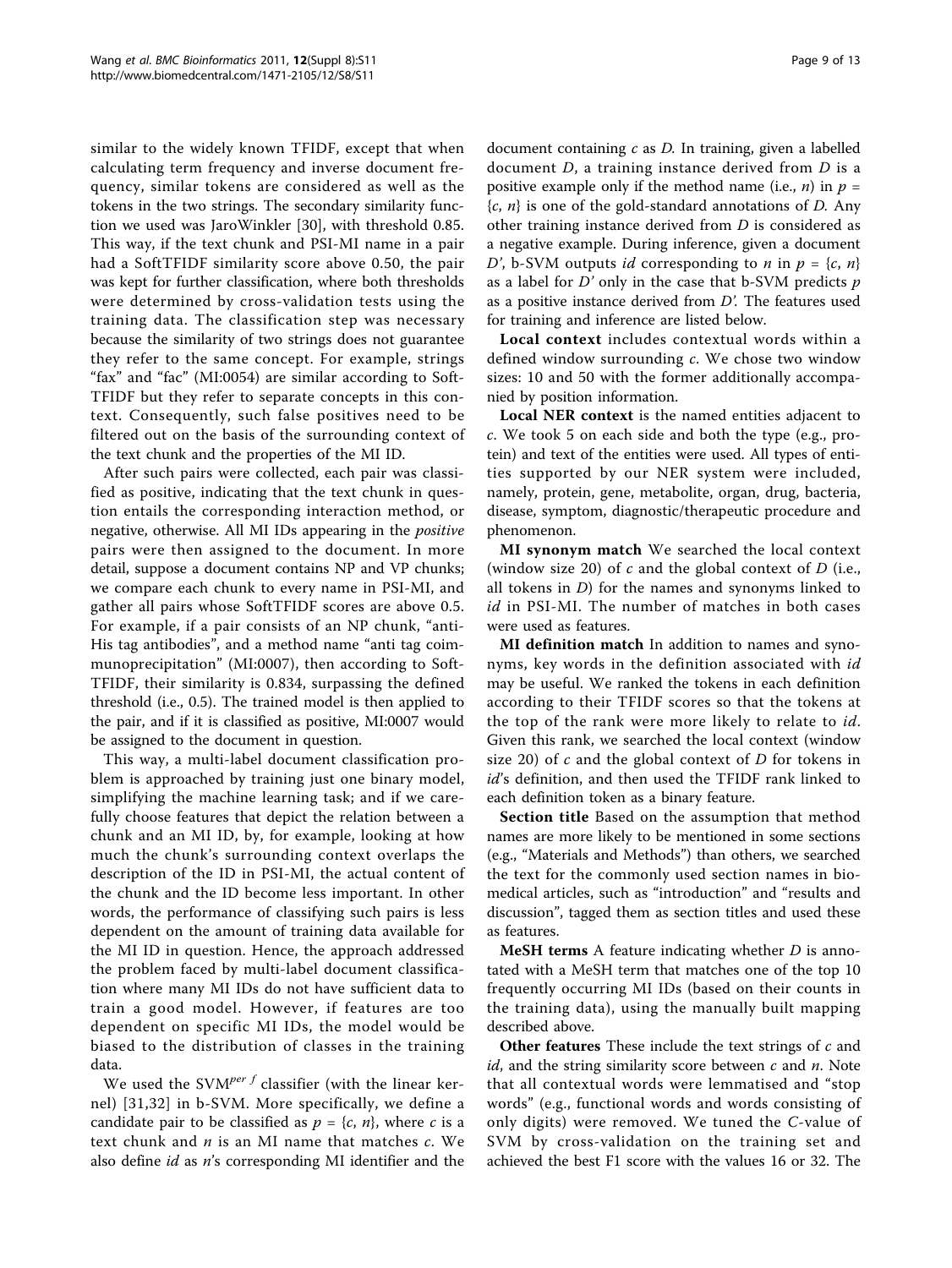final model was trained on the training and development datasets.

## Multi-label document classification for IMT

We also approached IMT as multi-label document classification, using an ensemble of binary classifiers produced for each class (i.e., MI ID). We trained the binary classifiers using the one-vs-all strategy, where each model was trained on all instances, and positive instances were those that belong to a class for which the model was being built. Each document was scored by all the models, and if the score for a particular document was greater than the corresponding threshold for a particular model, the label associated with that model was assigned to that document.

The features used were different from those in b-SVM and included the following: type and text of named entities, words surrounding the entities (window size 10 with position), the title of the section in which the entities occur; as well as an indication whether there are matches between the word unigrams and character ngrams ( $n = \{2,3,4\}$ ) from the PSI-MI definition and synonyms, and those in the documents. The motivation for using n-grams was to allow the PSI-MI definition to use, as features, words that may be spelled slightly differently in the document. By chopping the words in the definition into smaller chunks and checking the presence of these n-grams in the document would also provide us with some measure of distance. The feature is set to 1 only if the character n-gram is present in both the PSI-MI definition and synonyms and the document. The probability that two instances within the same class have the same features switched on, is proportional to how similar the distributions of document words are in the two documents that correspond to those two instances. Based on this set of features, we tested two machine learning algorithms: LR and SVM (referred to as m-LR and m-SVM respectively).

**Logistic Regression** We used models trained via  $L_2$ regularised LR [[17,18](#page-12-0)] from instance vectors constructed using the features described above. In total, 85 LR models were constructed, one for each interaction method for which at least one instance in the training set was found. In order to assess how the LR models would generalize on unseen data, both the training data and development data provided by the organisers were used in a 10-fold cross-validation experiment. In this experiment, we have set aside the development data as a test set and decided to use the training data to build our models and also determine the threshold value.

We first randomly divided the data into 10-folds, and then performed 10 runs using the training data to build models and separately used the development data for testing. For each run, we used 9 folds to train the LR model  $LR_j$ ,  $j \in [1, 85]$ , and the remaining fold to

determine the threshold for  $LR_i$ . Thus for each run, we trained 85 LR models. During training, a document D corresponds to one training instance. For a specific interaction method  $MI_i$ ,  $j \in [1, 85]$ , we associate a corresponding LR model  $LR_j$ . D is a positive example for  $LR_j$ if it has been assigned a label  $MI_i$  in the training data, otherwise D is a negative example for  $LR_i$ . We performed 10 experiment runs, training a total of 850 LR models and averaged the results of the evaluation on the development dataset, as shown in Table [2](#page-2-0). To construct the final model for the official test data, we used the training data to train the 85 LR models and the development set to determine the thresholds for each model, subject to the constraint that each threshold has a minimum value of 0.10.

**SVM** The implementation of SVM used was SVM<sup>per f</sup> with the linear kernel. The parameter C-value was tuned using 10-fold cross-validation on the training set in a fashion similar to the LR classification. Since the applied range of parameter values produced the same microaverage F1 score, we arbitrarily chose  $C = 1$  for the final model.

Thresholding Strategies It has been argued that simple thresholding on scores obtained from classifiers does not always yield the best performance in multi-label classification. Several thresholding strategies have been proposed, which can be categorised into rank-based thresholding, class proportion-based assignment, and score-based local optimisation [\[33\]](#page-12-0). The ranked-based strategy involves sorting classes for each document according to their scores and choosing the top scoring classes, which will constitute the classification decision for the document. The class proportion-based assignment, on the other hand, is classoriented and chooses a portion of documents with the highest scores. The scored-based optimisation assigns a class to a document based purely on the score between the two and a class-specific threshold. A popular variation of the score-based optimisation involves parameterising one global threshold for all the classes.

Since the ranked-based strategy selects only a fixed set of classes and the class proportion-based assignment is not suitable for an on-line classification, we chose to experiment with the score-based optimisation strategy. We compared the performance classifying documents using local (class-fitted) thresholds and global thresholds. The thresholds were tuned using 10-fold crossvalidation on the training set, whereas the evaluation was performed on the development set. In the case of SVM, the classification with local thresholds resulted in an inferior (albeit marginally) micro-average F1 score to the classification with the global nominal (zero) threshold. That could indicate that the local thresholds overfitted the training set, which was less likely with the global thresholding.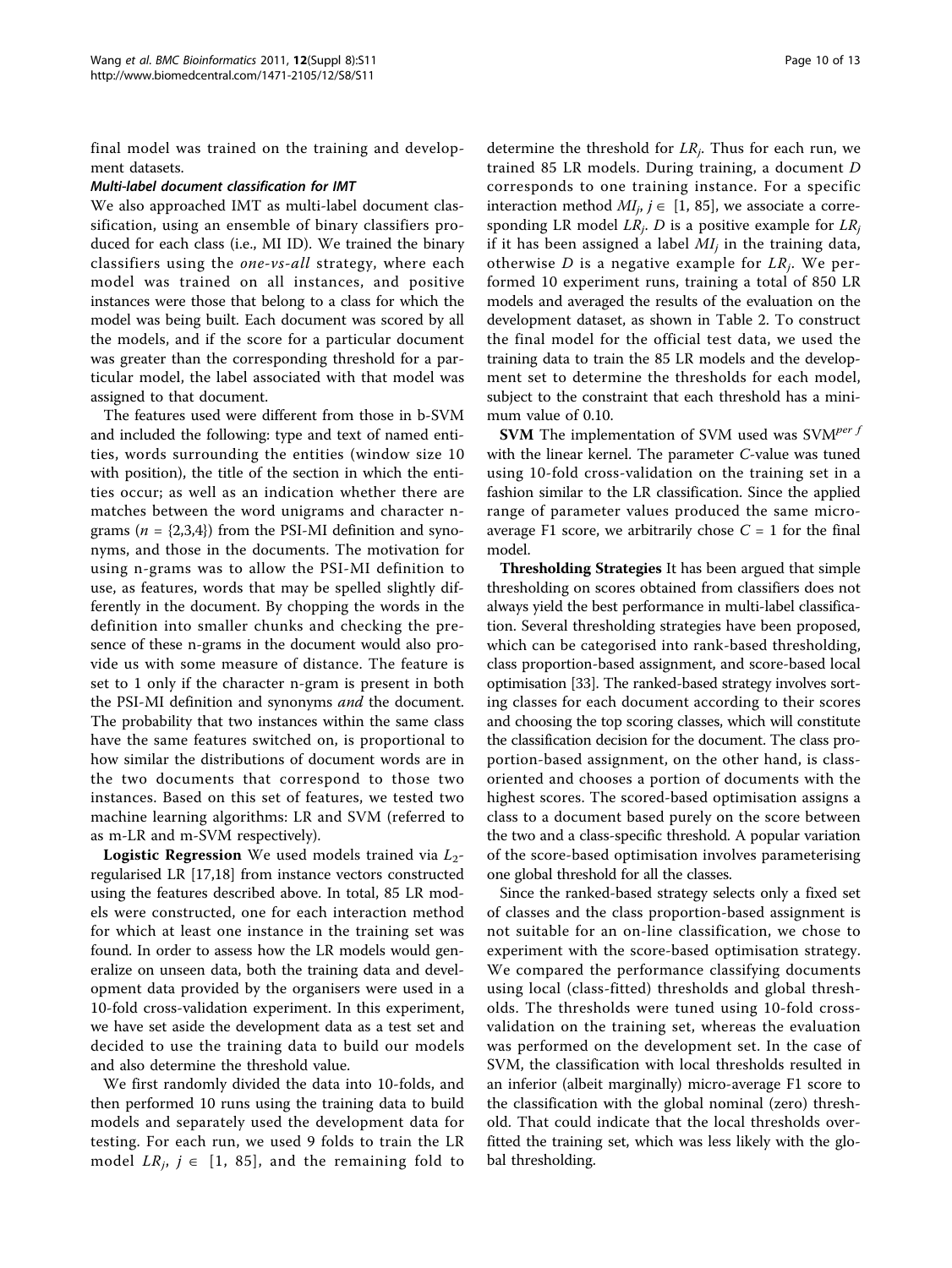<span id="page-10-0"></span>It is important to note that local thresholding driven to optimise F1 score for individual classes outperformed the global thresholding in terms of per-class macroaverage F1 score. However, a relatively small improvement of F1 score for very small classes was obtained at the expense of a large amount of false positives, which significantly lowered the overall micro-average F1 score. Ideally, the subject of optimisation would be the microaverage F1 score (since this was the most important measurement in the challenge); however, this would require searching through a vast range of per-class threshold combinations, which, given the amount of classes, is impractical. Instead we opted for simpler and faster, per-class accuracy, which proved to be better balanced than the per-class F1 score.

In contrast to SVM, the choice of the subject of optimisation (F1 score vs. accuracy) when choosing the thresholds for the LR models did not affect the performance, which would indicate that the LR models dealt with small classes better than the SVM models. The analysis of the LR thresholds revealed that for the majority of classes the range of prediction probabilities occupied the lower part of the [0, 1] range. Thus, lowering the threshold from the nominal 0.5 boosted recall with an acceptable decrease in precision.

### Ensemble systems

Having three different systems, we also experimented with two basic types of ensembles: the union and the intersection of the results obtained from the different systems. As shown in Tables [2](#page-2-0), [3](#page-2-0), and Figure [1](#page-3-0), as expected, the intersection systems increased precision, while the union systems increased recall. In particular, the union of m-SVM and b-SVM yielded the best results on the development data and was very competitive on the test data.

## Methods for classifying articles relevant to PPI curation Task analysis

To get a better understanding of the task at hand, we analysed a few randomly chosen positive and negative sample abstracts from the training dataset, in terms of whether the presence of the following attributes in an abstract correlated to its class (i.e., positive or negative): protein names, verbs or nominalised verbs around protein names that signify protein interaction (involving more than one participant), verbs or nominalised verbs near protein names signifying protein modification (one participant), protein name MeSH terms and proteinrelated biochemical process MeSH terms.

Table 8 shows the results of the analysis of the randomly chosen documents. From this analysis, we speculated that verbs around protein names (A2 in the table) and MeSH terms pertaining to biochemical processes (A5 in the table) could potentially be the most indicative

|  |  |  |  |  |  |  | Table 8 Prior analysis of 10 sample abstracts |
|--|--|--|--|--|--|--|-----------------------------------------------|
|--|--|--|--|--|--|--|-----------------------------------------------|

| Positive Samples |  |  |  |  |  | Negative Samples                                      |  |  |  |  |  |
|------------------|--|--|--|--|--|-------------------------------------------------------|--|--|--|--|--|
| <b>PMID</b>      |  |  |  |  |  | A1 A2 A3 A4 A5 PMID A1 A2 A3 A4 A5                    |  |  |  |  |  |
|                  |  |  |  |  |  | 17517622 yes yes no yes yes 19413980 no no no no no   |  |  |  |  |  |
|                  |  |  |  |  |  | 17586502 yes no yes no yes 19416831 yes no no yes no  |  |  |  |  |  |
|                  |  |  |  |  |  | 17666011 yes yes no no yes 19421224 yes no no no no   |  |  |  |  |  |
|                  |  |  |  |  |  | 17762861 yes yes no yes yes 19429605 yes no yes no no |  |  |  |  |  |
|                  |  |  |  |  |  | 17942705 yes yes yes yes no 19435285 yes no yes no no |  |  |  |  |  |

features for distinguishing between positive and negative examples. We hence decided to use contextual words around protein names (to account for the verbs) and MesH terms as features, in addition to bags of words and named entities.

The results of both the SVM and LR systems (Tables 9 and [10\)](#page-11-0) confirm the results of our prior analysis. Using context of proteins or MeSH alone gives acceptable performance (micro-averaged F1 score of almost 70%), while using named entities alone produces very poor micro-averaged F1 score. Combining all four features, however, gave the best performance in all metrics except for specificity (where named entities alone performed the best).

### Methods

To approach ACT, we gathered a rich set of features and then used two machine learning paradigms: LR and SVM. Four types of features were extracted: bag of words, named entities (NEs), protein context, and MeSH information. As we only used abstracts to develop our systems, all contextual words were used as bag of words. The types of named entities used were the same as in IMT, namely, proteins, genes, metabolites, organs, drugs, bacteria, diseases, symptoms, diagnostic/ therapeutic procedures and phenomena. Since the task was to classify PPI relevant documents, protein names were expected to play an important role. Therefore, we also extracted a range of contextual features from sentences which contain at least one protein name. In more

|  |  |  | Table 9 ACT feature knock-out experiments for SVM |  |  |
|--|--|--|---------------------------------------------------|--|--|
|--|--|--|---------------------------------------------------|--|--|

| Features    | F1<br>score | Specificity | Sensitivity | Accuracy | Matthews<br>Coef | <b>AUC</b><br>iP/R |
|-------------|-------------|-------------|-------------|----------|------------------|--------------------|
| B           | 73.45       | 93.02       | 67.95       | 85.75    | 64.19            | 72.44              |
| N           | 31.75       | 98.07       | 19.76       | 75.35    | 31.50            | 42.04              |
| C           | 69.47       | 93.58       | 61.58       | 84.30    | 60.03            | 69.98              |
| M           | 69.07       | 91.63       | 63.56       | 83.49    | 58.33            | 68.33              |
| BC.         | 74.93       | 94.10       | 68.55       | 86.69    | 66.50            | 73.92              |
| <b>BCM</b>  | 76.71       | 94.33       | 70.86       | 87.52    | 68.70            | 76.00              |
| <b>BNCM</b> | 77.01       | 94.48       | 71.08       | 87.69    | 69.14            | 76.22              |

Results of feature knock-out experiments on the combined ACT training and development datasets (%) with Support Vector Machine (SVM). B – bag of words;  $N$  – named entities;  $C$  – contextual words surrounding proteins;  $M$  -MeSH descriptors.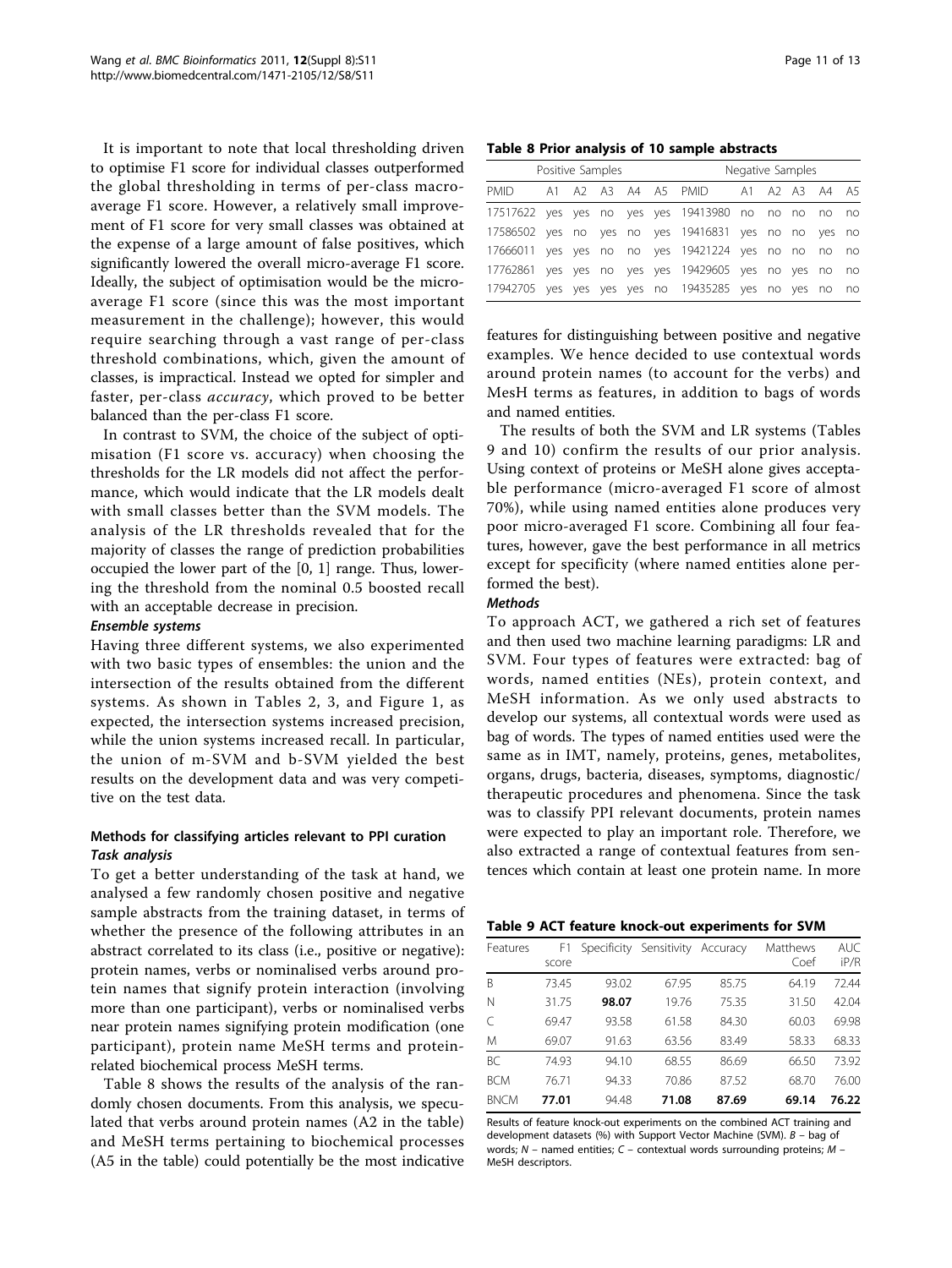<span id="page-11-0"></span>Table 10 ACT feature knock-out experiments for LR

| Features    | F1.<br>score |       | Specificity Sensitivity | Accuracy | Matthews<br>Coef | AUC<br>iP/R |
|-------------|--------------|-------|-------------------------|----------|------------------|-------------|
| B           | 72.33        | 91.61 | 68.28                   | 84.84    | 62.14            | 78.97       |
| N           | 50.05        | 94.10 | 38.20                   | 77.88    | 40.75            | 60.12       |
| C           | 69.38        | 89.39 | 66.91                   | 82.87    | 57.58            | 76.30       |
| M           | 69.61        | 90.83 | 65.37                   | 83.44    | 58.53            | 75.06       |
| BC.         | 74.57        | 92.69 | 70.09                   | 86.13    | 65.34            | 80.75       |
| <b>BCM</b>  | 76.45        | 93.20 | 72.17                   | 87.10    | 67.84            | 82.67       |
| <b>BNCM</b> | 76.78        | 93.49 | 72.23                   | 87.33    | 68.37            | 82.89       |

Results of feature knock-out experiments on the combined ACT training and development datasets for the logistic regression (LR) model (%).  $B -$  bag of words; N – named entities; C – contextual words surrounding proteins; M – MeSH descriptors.

detail, the protein context feature included contextual words without position, and verbs and nouns with position with respect to the protein name.

We employed two types of MeSH information: MeSH terms and MeSH tree structure, where the latter was essentially a tree ID split into one or more substrings. For example, E05.196.150 would contain 3 MeSH structure features: E05, E05.196, and E05.196.150. The inclusion of this feature alleviated the potential data sparseness problem, caused by the fact that many leaf MeSH IDs occur a very small number of times while non-leaf IDs occur more often, and capturing those could contribute to machine learning models. In addition, we normalised the abbreviations and acronyms to their corresponding long forms [\[34\]](#page-12-0) in the same documents so that proteins with different names are grounded to a single entity. For example, occurrences of "interleukin 2" and "IL2" in a document would all be converted to "interleukin 2".

LR and SVM models were then learned from instances of features converted from the training documents. For LR, we used an  $L_2$ -regularised model [[17](#page-12-0),[18](#page-12-0)]. We did similar experiments using  $SVM^{perf}$  and the final models were trained on the combined training and development datasets.

To investigate the contribution from each type of features, we performed feature-knockout experiments. The results with different combinations of features using the SVM system are shown in Table [9.](#page-10-0)

The most effective feature according to most of the evaluation metrics was the bag of words. Although named entities were the best in terms of specificity, other metrics did not confirm its superiority. The same experiment carried out for the LR system showed a slightly lower overall performance, as shown in Table 10. Despite the fact that the feature contributions were basically the same for both LR and SVM, results obtained when using only named entity features were better for LR than for SVM.

We also compared the results of LR when L1-regularisation was used instead of L2-regularisation. With the features we used, the results with L1-regularisation were slightly worse (0.7 to 1.0% points) than those with L2 regularisations as measured by most evaluation metrics. In particular, it caused more than 10% points drop according to AUC iP/R.

#### Acknowledgements

The work was supported mainly by the UK Biotechnology and Biological Sciences Research Council (BBSRC project BB/G013160/1 Automated Biological Event Extraction from the Literature for Drug Discovery), as well as UK PubMed Central funders (UK Arthritis Research Campaign, UK BBSRC, British Heart Foundation, Cancer Research UK, UK Chief Scientist Office, Department of Health -National Institute of Health Research, Medical Research Council, Wellcome Trust, UK). The National Centre for Text Mining is supported by the UK Joint Information Systems Committee (JISC). This article has been published as part of BMC Bioinformatics Volume 12 Supplement 8, 2011: The Third BioCreative – Critical Assessment of Information Extraction in Biology Challenge. The full contents of the supplement are available online at [http://www.biomedcentral.com/1471-](http://www.biomedcentral.com/1471-2105/12?issue=S8) [2105/12?issue=S8.](http://www.biomedcentral.com/1471-2105/12?issue=S8)

#### Authors' contributions

XW led the team, designed and implemented the b-SVM method and the ensemble systems for IMT, and the SVM system for ACT. He also worked on text cleaning, linguistic pre-processing and feature extraction. RR worked on the m-SVM method for IMT, the thresholding strategies, and preliminary versions of the ACT systems. AR created the logistic regression systems for IMT (i.e., m-LR) and ACT. CN created the NER systems and worked on both ACT systems. CR helped on text cleaning and the extraction of MeSH information. RB provided data and error analysis. RN constructed the mapping between MeSH and MI IDs. SA supervised all steps of the work. All authors contributed to the preparation of the final manuscript.

#### Competing interests

The authors declaire that they have no competing interests.

#### Published: 3 October 2011

#### References

- 1. Hunter L, Cohen KB: [Biomedical language processing: what](http://www.ncbi.nlm.nih.gov/pubmed/16507357?dopt=Abstract)'s beyond [PubMed.](http://www.ncbi.nlm.nih.gov/pubmed/16507357?dopt=Abstract) Molecular Cell 2006, 21(5):589-594.
- 2. Alex B, Grover C, Haddow B, Kabadjov M, Klein E, Matthews M, Roebuck S, Tobin R, Wang X: Assisted curation: does text mining really help? Proceedings of the Pacific Symposium on Biocomputing 2008.
- 3. Ananiadou S, Pyysalo S, Tsujii J, Kell DB: [Event extraction for systems](http://www.ncbi.nlm.nih.gov/pubmed/20570001?dopt=Abstract) [biology by text mining the literature.](http://www.ncbi.nlm.nih.gov/pubmed/20570001?dopt=Abstract) Trends in Biotechnology 2010, 28(7):381-390.
- Krallinger M, Leitner F, Rodriguez-Penagos C, Valencia A: [Overview of the](http://www.ncbi.nlm.nih.gov/pubmed/18834495?dopt=Abstract) [protein-protein interaction annotation extraction task of BioCreAtIvE II.](http://www.ncbi.nlm.nih.gov/pubmed/18834495?dopt=Abstract) Genome Biology 2008, 9(Suppl 2):S4.
- 5. Leitner F, Mardis SA, Krallinger M, Cesareni G, Hirschman LA, Valencia A: [An](http://www.ncbi.nlm.nih.gov/pubmed/20704011?dopt=Abstract) [Overview of BioCreative II.5.](http://www.ncbi.nlm.nih.gov/pubmed/20704011?dopt=Abstract) IEEE/ACM Transactions on Computational Biology and Bioinformatics 2010, 7(3):385-399.
- 6. Miwa M, Sætre R, Miyao Y, Tsujii J: [Protein-protein Interaction Extracting](http://www.ncbi.nlm.nih.gov/pubmed/19501018?dopt=Abstract) [by Leveraging Multiple Kernels and Parsers.](http://www.ncbi.nlm.nih.gov/pubmed/19501018?dopt=Abstract) International Journal of Medical Informatics 2009, 78(12):e39-e46.
- 7. Rinaldi F, Kappeler T, Royer L, Kaljurand K, Schneider G, Klenner M, Clematide S, Hess M, von Allmen J, Parisot P, Romacker M, Vachon T: [OntoGene in BioCreative II.](http://www.ncbi.nlm.nih.gov/pubmed/18834491?dopt=Abstract) Genome Biology 2008, 9(Suppl 2):S13.
- 8. Ehrler F, Gobeill J, Tbahriti I, Ruch P: GeneTeam site report for BioCreative II: customizing a simple toolkit for text mining in molecular biology. Proceedings of the BioCrative II Workshop 2007.
- 9. MI Ontology Browser. [[http://www.ebi.ac.uk/ontology-lookup/browse.do?](http://www.ebi.ac.uk/ontology-lookup/browse.do?ontName=MI) [ontName=MI](http://www.ebi.ac.uk/ontology-lookup/browse.do?ontName=MI)].
- 10. Hirschman L, Colosimo M, Morgan A, Yeh A: Overview of BioCreAtlvE task [1B: normalized gene lists.](http://www.ncbi.nlm.nih.gov/pubmed/16351737?dopt=Abstract) BMC Bioinformatics 2005, 6(Suppl 1):S11.